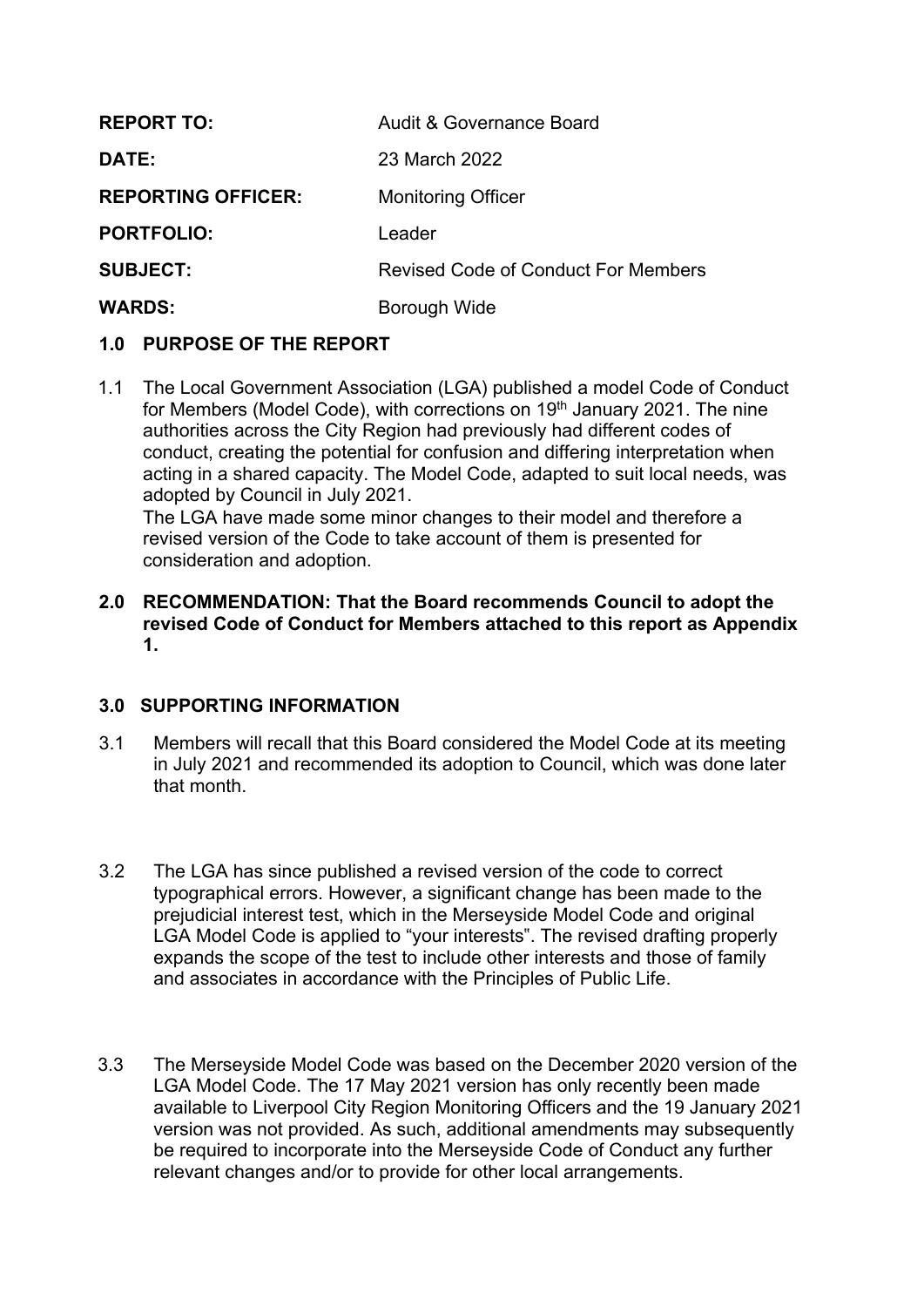- 3.4 Monitoring Officers across the Liverpool City Region will continue to work together in an attempt to align amendments to the Merseyside Model Code across their respective authorities.
- 3.5 The revised version of the Code attached as Appendix 1 to this report is presently considered to represent best practice and the Board is asked to recommend it to Council for approval. It has already been approved in this form by the Liverpool City Region Combined Authority.

### **4.0 POLICY IMPLICATIONS**

4.1 It is extremely important that the Council has a Code of Conduct for Members which is up to date and fit for purpose.

### **5.0 OTHER IMPLICATIONS**

None

### **6.0 IMPLICATIONS FOR THE COUNCIL'S PRIORITIES**

6.1 **Children and Young People in Halton**

None

6.2 **Employment, Learning and Skills in Halton**

None

### 6.3 **A Healthy Halton**

None

### 6.4 **A Safer Halton**

None

### 6.5 **Halton's Urban Renewal**

None

#### **7.0 RISK ANALYSIS**

7.1 There are no risks requiring control measures. For the protection of Members,